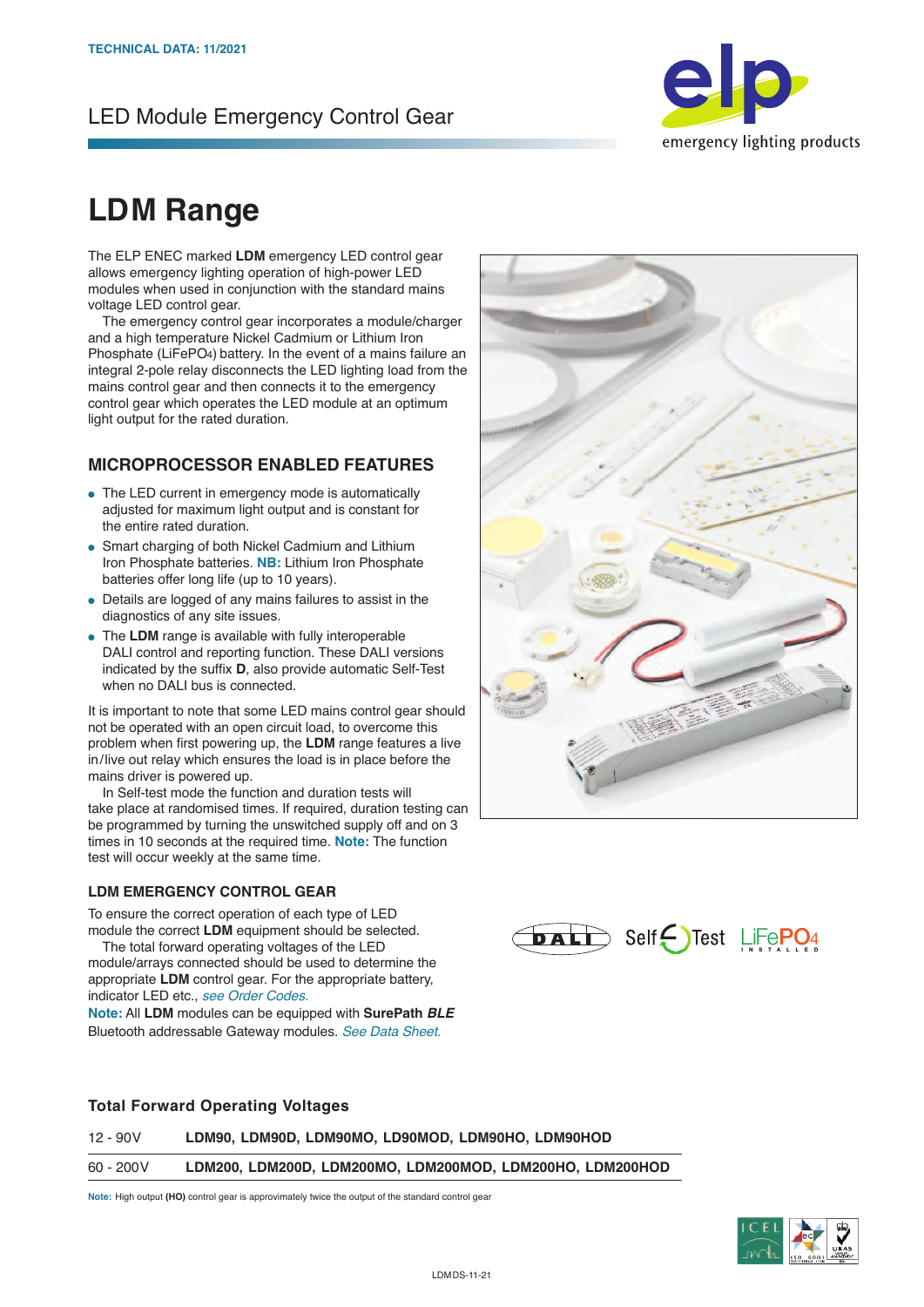### **SPECIFICATION**

| <b>Section</b>         | <b>Subject</b>                                                                                                                                                | <b>Plastic housed module</b>                                      |
|------------------------|---------------------------------------------------------------------------------------------------------------------------------------------------------------|-------------------------------------------------------------------|
| <b>Environmental</b>   | Protection against electric shock                                                                                                                             | Secondary outputs - SELV for<br>output voltage < 100V             |
|                        | Ingress protection                                                                                                                                            | <b>IP20</b>                                                       |
|                        | Module rated operating ambient temperature)                                                                                                                   | -20 to $50^{\circ}$ C                                             |
|                        | Battery rated operating ambient temperature                                                                                                                   | 0 to $55^{\circ}$ C                                               |
|                        | Maximum case temperature                                                                                                                                      | $65^{\circ}$ C                                                    |
|                        | Rated voltage supply                                                                                                                                          | 220/240 VAC                                                       |
|                        | Mains frequency                                                                                                                                               | 50/60 Hz                                                          |
|                        | Mains supply current                                                                                                                                          | $<$ 18 $mA$                                                       |
|                        | Mains supply power                                                                                                                                            | 4W                                                                |
| <b>Mains</b>           | Power factor                                                                                                                                                  | 0.53C                                                             |
| Operation              | Mains overvoltage protection                                                                                                                                  | 320V for 1hour                                                    |
|                        | <b>Indicator LED</b>                                                                                                                                          | 2 wire green colour - standard LDM<br>2 wire red/green - DALI LDM |
|                        | Maximum power that can be switched via relay contacts                                                                                                         | 150W                                                              |
|                        | Maximum current that can be switched via relay contacts                                                                                                       | 3A                                                                |
|                        | Maximum voltage that can be switched via relay contacts                                                                                                       | 250VAC/220VDC                                                     |
|                        | <b>Emergency duration</b>                                                                                                                                     | 1 or 3 hours                                                      |
|                        | Battery chemistry type                                                                                                                                        | NiCd or LiFePO <sub>4</sub>                                       |
|                        | Number and type of high temperature cells                                                                                                                     |                                                                   |
|                        | LDM90 and LDM90D                                                                                                                                              | 4 x NiCd 1.8Ah sub-C cells                                        |
|                        | LDM200 and LDM200D                                                                                                                                            | 5 x NiCd 1.8Ah sub-C cells                                        |
|                        | LDM90MO, LDM200MO, LDM90MOD and LDM200MOD                                                                                                                     | 2 x LiFePO <sub>4</sub> 2.1Ah 22650 cells                         |
|                        | LDM90HO, LDM200HO, LDM90HOD and LDM200HOD                                                                                                                     | 2 x LiFePO <sub>4</sub> 3Ah 26650 cells                           |
|                        | Battery recharge period                                                                                                                                       | <24 hours                                                         |
|                        | Time to full illuminance                                                                                                                                      | $<$ 0.5 seconds                                                   |
|                        | Short-circuit-proof battery connection, polarity reversal and<br>deep discharge protection                                                                    |                                                                   |
|                        | Battery charge current<br>NiCd 1.8Ah sub-C cells 2 stage charge - boost / trickle<br>LiFePO4 2.1Ah and 3Ah cells - voltage dependent,                         | 100mA/70mA ±10%<br>0-150mA                                        |
|                        | constant current                                                                                                                                              |                                                                   |
|                        | Battery discharge current range (at nominal battery voltage)                                                                                                  |                                                                   |
|                        | NiCd 1.8Ah sub-C cells                                                                                                                                        | 360mA to 560mA (450mA)                                            |
|                        | LiFePO <sub>4</sub> 2.1Ah 26650 cells                                                                                                                         | 475mA to 735mA (550mA)                                            |
|                        | LiFePO <sub>4</sub> 3Ah 26650 cells                                                                                                                           | 650mA to 1000mA (750mA)                                           |
| Emergency<br>Operation | Module operating current $-$ see graphs on following pages<br>LDM90 and LDM90D                                                                                | 134mA to 19mA ±10%                                                |
|                        | <b>LDM90MO and LDM90MOD</b>                                                                                                                                   | 200mA to 30mA ±10%                                                |
|                        | <b>LDM90HO and LDM90HOD</b>                                                                                                                                   | 258mA to 41mA ±10%                                                |
|                        | LDM200 and LDM200D                                                                                                                                            | 33mA to 10mA ±10%                                                 |
|                        | LDM200MO and LDM200MOD                                                                                                                                        | 40mA to 12mA ±10%                                                 |
|                        | LDM200HO and LDM200HOD                                                                                                                                        | 57mA to 18mA ±10%                                                 |
|                        | Module output voltage range (nominal power)<br>LDM90 and LDM90D                                                                                               | 12V to 90V (1.6W)                                                 |
|                        | LDM90MO and LDM90MOD                                                                                                                                          | 12V to 90V (2.6W)                                                 |
|                        | LDM90HO and LDM90HOD                                                                                                                                          | 12V to 90V (3.5W)                                                 |
|                        | LDM200 and LDM200D                                                                                                                                            | 60V to 200V (2.0W)                                                |
|                        | LDM200MO and LDM200MOD                                                                                                                                        | 60V to 200V (2.4W)                                                |
|                        | LDM200HO and LDM200HOD                                                                                                                                        | 60V to 200V (3.5W)                                                |
|                        | $EOF1$ - dependant on LED module type                                                                                                                         | 0.12 to 0.25                                                      |
|                        | A record is kept of the number and length of emergency and<br>mains operations - this information can be downloaded via<br>the internal programming connector |                                                                   |
| Mechanical             | Module outside dimensions                                                                                                                                     | (L)178mm x (W)30mm x (H)21mm                                      |
|                        | Fixing centres                                                                                                                                                | 174mm                                                             |
|                        | Electrical connections                                                                                                                                        | Push wire terminals                                               |
|                        | EN61347-1, EN61347-2-7, EN61347-2-13 and EN62384                                                                                                              | Yes                                                               |
| <b>Standards</b>       | EN62034*, EN62386-101*, EN62386-102* and EN62386-202*                                                                                                         | Yes                                                               |
| compliance             | EN55015                                                                                                                                                       | Yes                                                               |
|                        | EN61547                                                                                                                                                       | Yes                                                               |
|                        | Marks CE                                                                                                                                                      | Yes                                                               |

**Note:** Values are subject to change. \*DALI/Self-Test control gear only

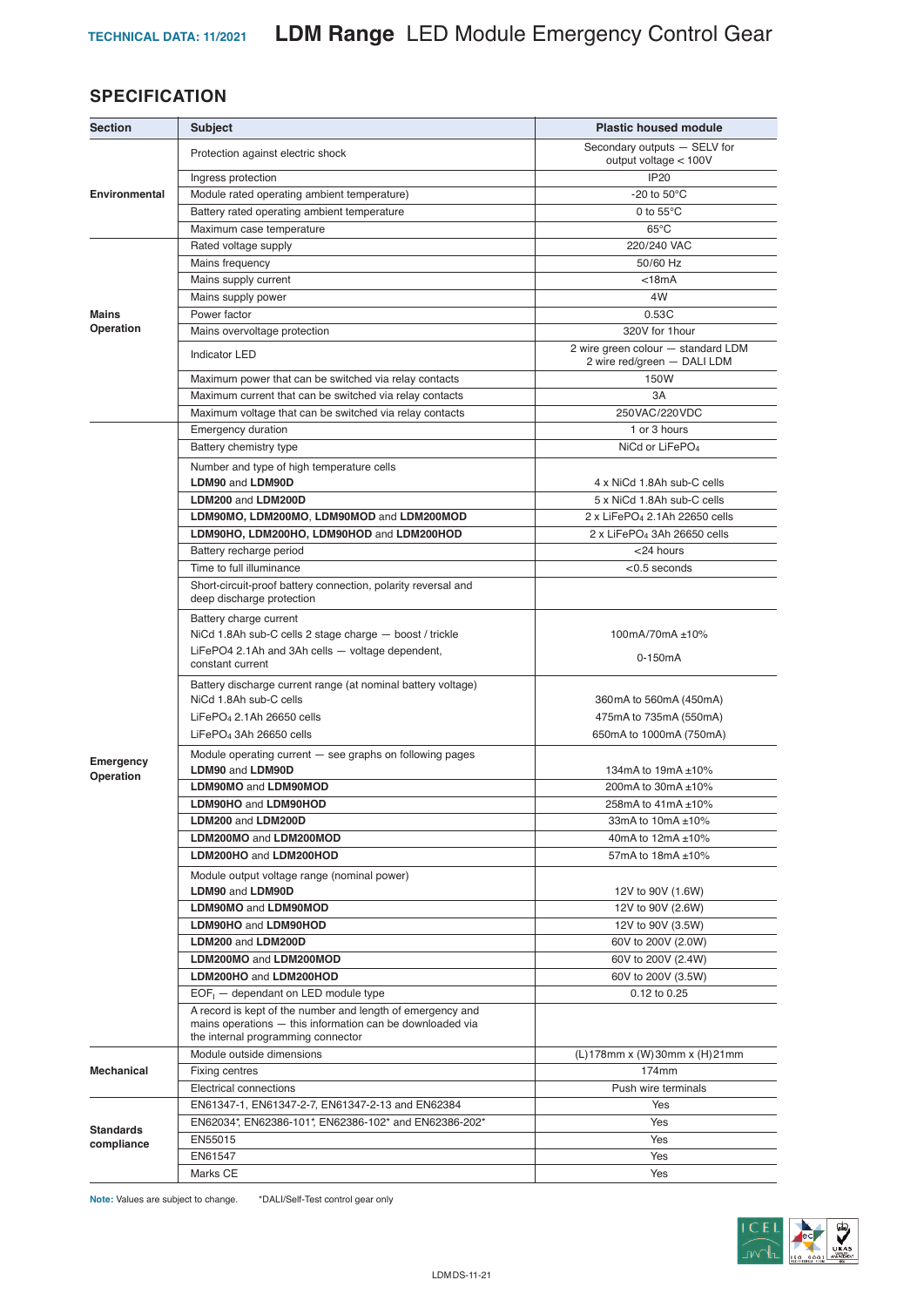LED Module Emergency Control Gear



#### **EMERGENCY LIGHTING PERFORMANCE FOR LED MODULES WITH DIFFERENT OPERATING VOLTAGES**

LED current (mA)

LED current (mA)

LED current (mA)

LED current (mA)

#### *LEDs WITH FORWARD OPERATING VOLTAGES*

**12V - 90V**

#### *LEDs WITH FORWARD OPERATING VOLTAGES*

**60V - 200V**

**LDM200** and **LDM200D** LED output current

50 70 90 110 120 150 170 190 210 230

Vled (V)

**LDM200MO** and **LDM200MOD** LED output current



**LDM90MO** and **LDM90MOD** LED output current









50 70 90 110 130 150 170 190 210



**NB: EOFI (Emergency output factor of the forward voltage) is given by:-**

Emergency LED current / Rated mains LED current